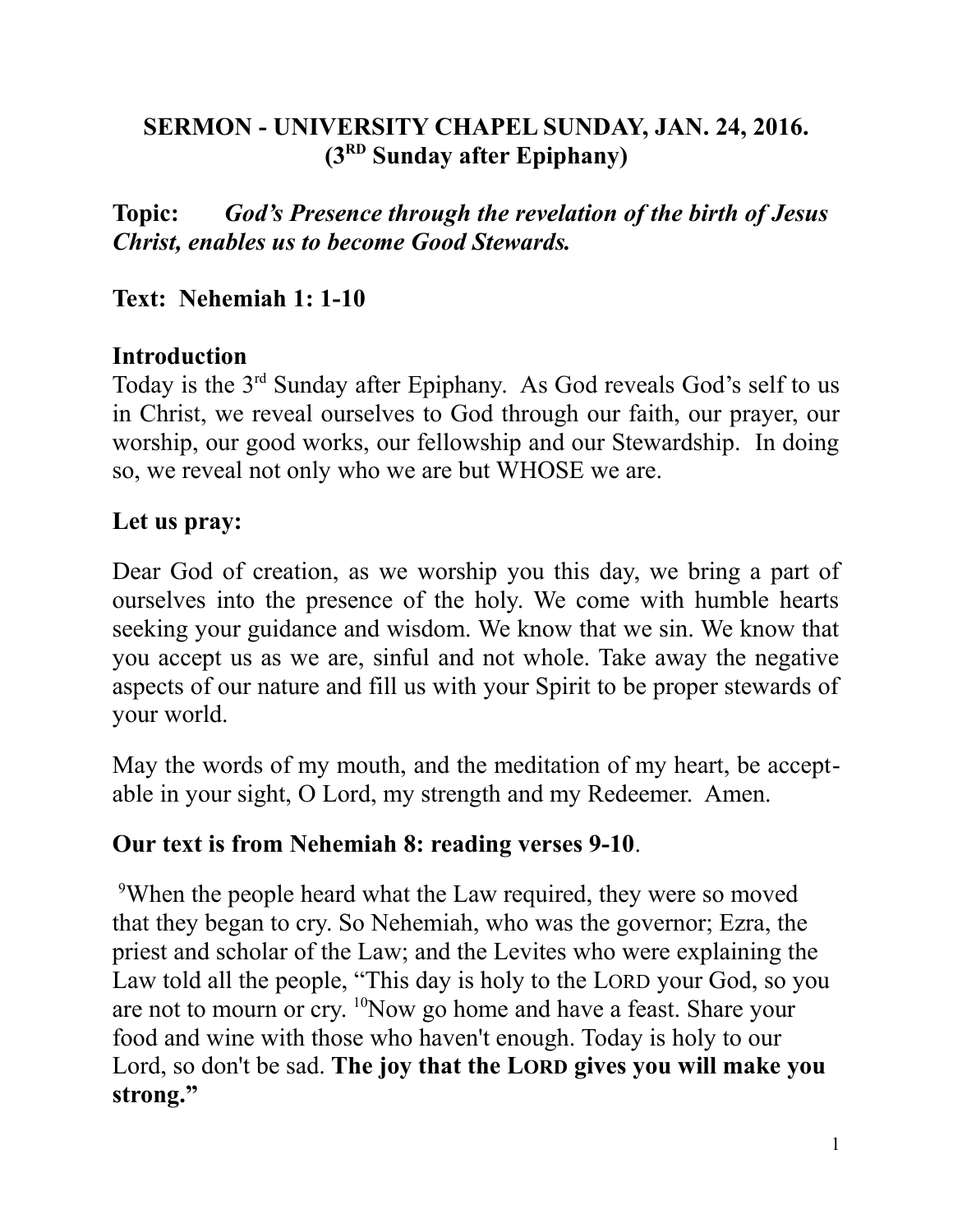The story of Nehemiah takes place after the exile in Babylon in the year 475 BC. The people are poor and demoralized and frightened, having returned from slavery to face a totally ruined land and a destroyed city.

Nehemiah is sent to be the Governor of Israel by the king to help the people rebuild the land. Ezra, the priest, appears to help the people rediscover the worship of the one true God.

One day, just after the walls of the city have been rebuilt, everyone is gathered in the square before the Water Gate and the Torah is read.

Ezra reads the law as requested by the people and priests circulate in the crowd during the six long hours he reads and interprets the law and explains its meaning; and the people mourn as they listen. They grieve for themselves and for their nation because they realize that the nation had failed to remember the Word of God, heard so long ago, and so had been brought to ruin.

(Where in God's world today would we find the people of the nation gathered to listen to God's word expounded?) Quite likely at a large stadium to watch a well loved game, or to listen to some popular pop singer; but very unlikely to listen to the Word of God read and explained for six hours!

Nehemiah and Ezra, and all the priests who have been teaching the people, see this mourning and grief as the people hear and understand the Word of God, and they say to the people: "Do not mourn or weep. This day is sacred to our Lord. **Do not grieve for the Joy of the Lord is your strength.**

At the end of the reading - Nehemiah sends the people away to their homes to enjoy good food and sweet drink, and to share their tables with those who have nothing with which to celebrate. This is a great story with a great message.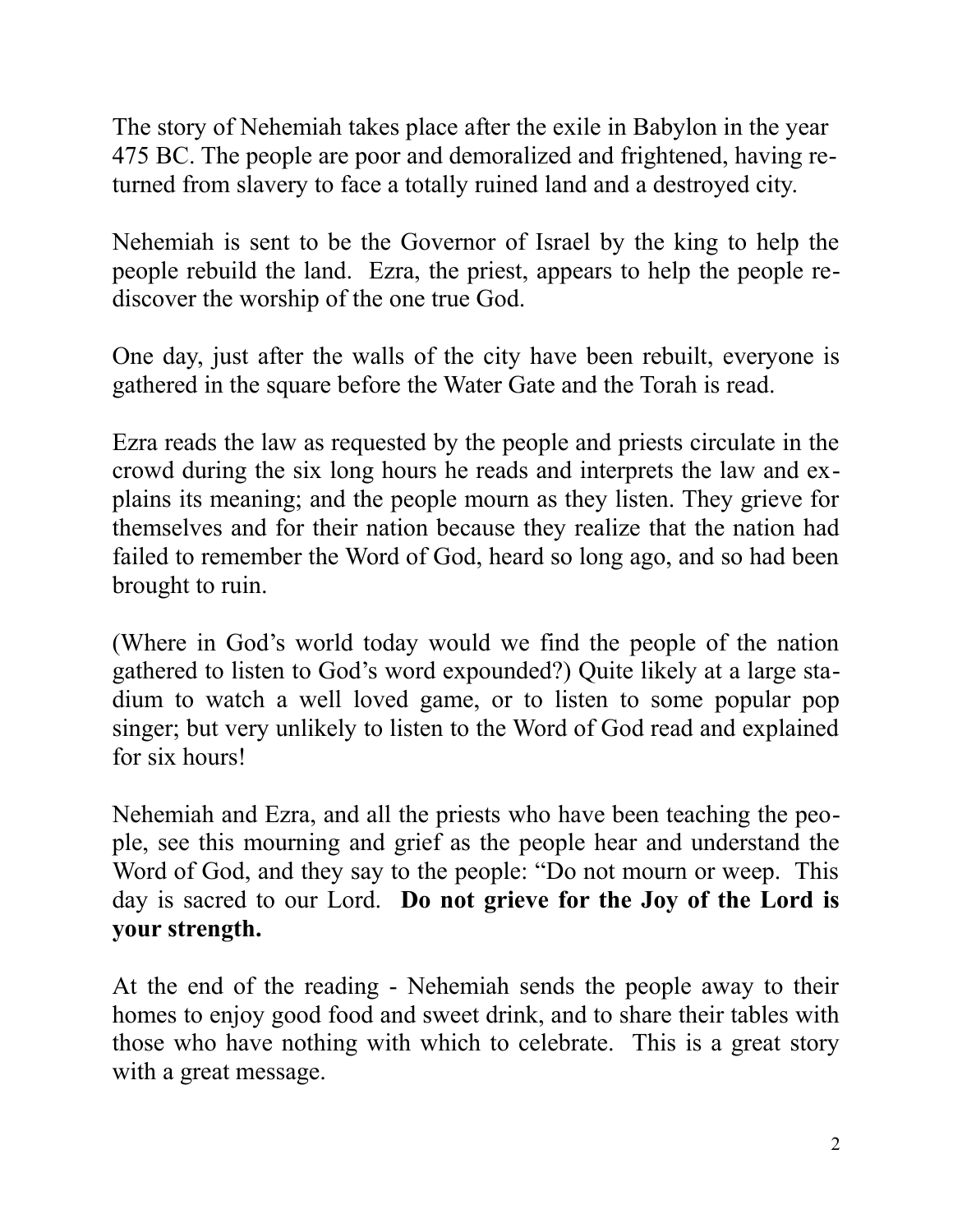Whenever the people of God gather in community, as we are doing now, something remarkable happens. Even when the raw power of emotion evokes something from us, **God redeems that and every moment by God's presence and grace.** 

The benediction of our worship ought always to challenge us to move beyond our volatile emotions to the place of celebrating the consistency of God's joy in our lives – so says Danny West the commentator of this passage

**Let us look at the relationship between Epiphany and Stewardship**. We have already recognized that all that we have - even life itself, is a gift from God, given in trust. As stewards we aim to take care of our gifts, and use them in ways consistent with God's purposes. Stewardship is not primarily about money, although money is not exempted.

*Everything* we have is part of the equation - our bodies and minds, our relationships, our time and talents, and as we recognized last week, the environment.

Let us examine what it means to be a good steward. **The first important notion of stewardship** is that we recognize the fact that we are blessed. We recognize also the many things that come to us freely. We call this grace - God's generous giving to us, both material and spiritual.

As one Catechism states: Grace is the undeserved love of God to all humankind.

**The second important notion** is to use wisely what we have received as a gift, not just for ourselves but for others around us and for those who come after us.

As we discussed last week it is good to be environmentally conscious. In doing so, we recognize that we did not make the earth, but that it is entrusted to us to be used wisely and that we are called to protect it for those who come after us.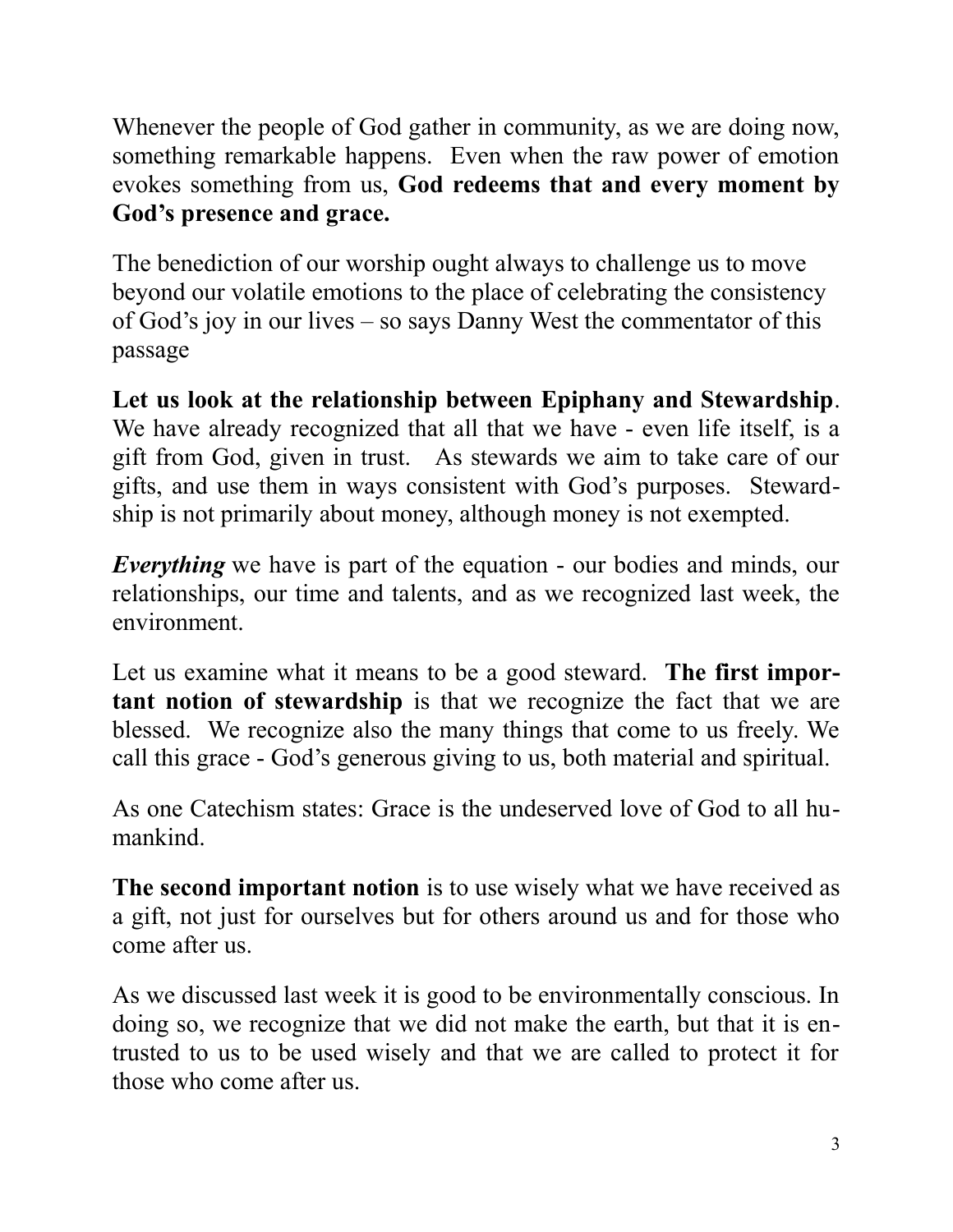But it is just as important to be conscious of every aspect of our lives in which we have been blessed. We have to be good stewards of all things earthly: materially, and spiritually.

**This 3rd Sunday after the Epiphany we have the mystery of the Epiphany to help us focus**. As it was for the Magi, revelation and journey are a part of our lives as well. We speak metaphorically of life as a journey. We "travel" through various episodes and places in our lives. Sometimes the road is good and the going pleasant, but sometimes it is uphill and difficult. No matter which it might be we have to keep going. No one can walk the road of our lives for us. The Magi had to make the journey to see the source of their interest. God revealed and they had to spring into action. And they did not know what it would be as they set out.

(Migrants/Refugees of past centuries as well as ours know what this journeying means. What a dread situation for those migrants from Syria and Iraq! As God's compassionate stewards; let's give them a thought and pray for them).

God invites us his faithful stewards to pray for the oppressors of the nations from which these persons come. Pray that they will exercise compassion, and brotherly and sisterly love.

**The call of God requires a response. A full and generous response.** God reveals but we must make the effort to follow up. It is no one else's job to make us good stewards or to make good from what we have been given, it is our own.

The Magi had to respond. It was insufficient for them just to notice the star and wonder at its significance, allowing someone else to do the investigation. They took it as their responsibility to make the long hazardous journey to find out.

We can see then that as it was for the Magi, so it is for us. We must step up to meet our spiritual and stewardship obligations. It is not an option.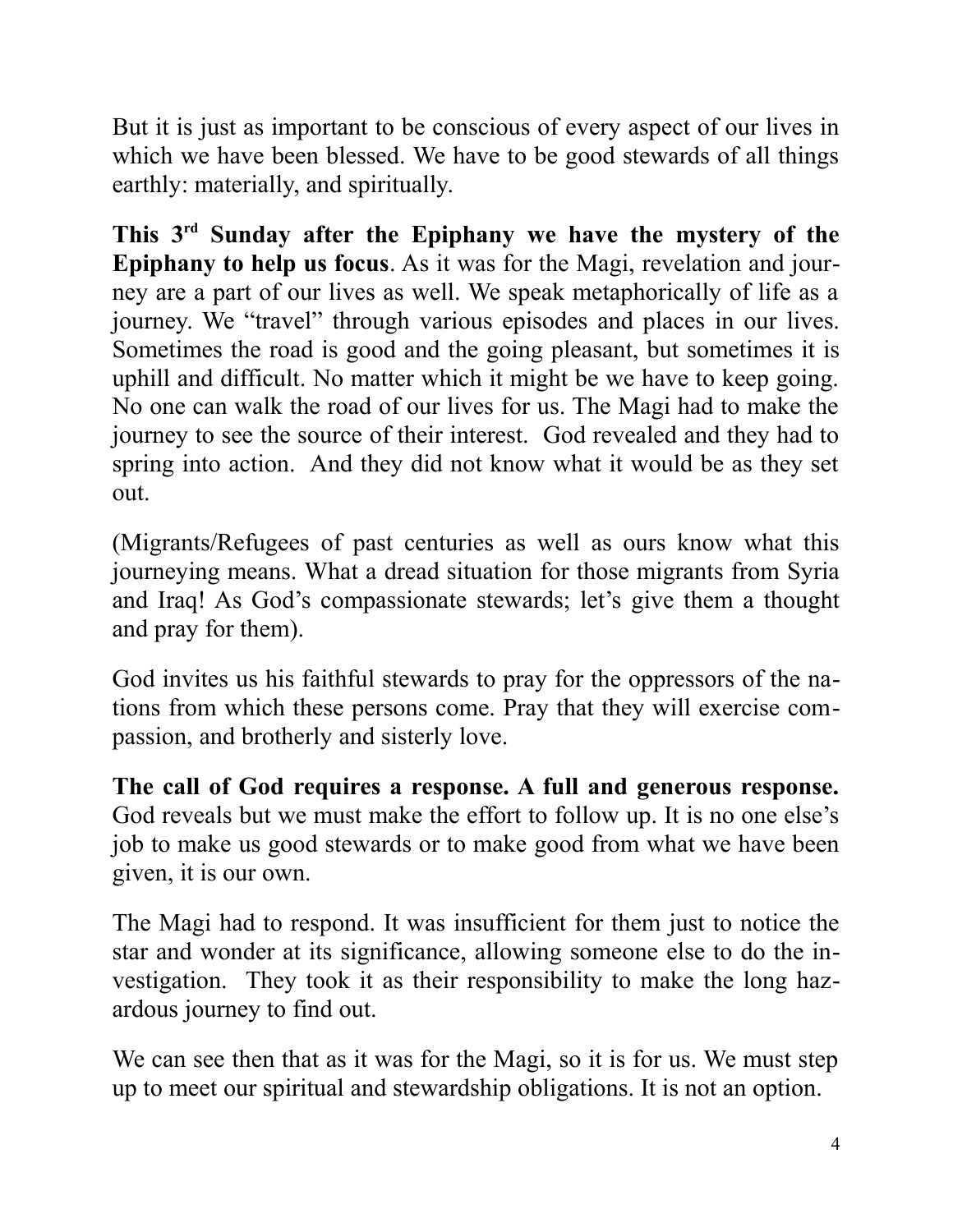We must examine ourselves to see whether our attendance at church services, our involvement, our knowledge of our faith and our witnessing to it, our generosity as a whole is where it needs to be. We must make a journey similar to the wise men's.

**Let's look at what they did and let's look at what we can do**. Let us take time to focus on how we can be better stewards of our time, our talent and our treasure.

**Time** – The Magi had to make the trip and it was not easy. They set aside whatever they were doing to find out the source of what they saw. The same is true for us. In a busy world, God often gets left out or marginalized. It is hard to make the time for daily reflection and prayer, for Sunday worship and for activities that both cultivate our faith and nurture our spiritual lives. Yet we know that like the Magi did, the reward is worth the effort.

**Talent** – The Magi had the wisdom and ability to discern the stars of the sky and to know seasons and happenings from what they saw. God has given immeasurable talents to us.

The first step we must make is to recognize that these are gifts from God. We sharpen and develop the gifts to make good come from them, but the talent, the drive, the breath and energy of what we do is not from us. So first we must recognize and be thankful for God's abundant blessings of talent. But then, like the journey from the revelation, we must move generously with what we have been given.

Let me ask you to think about how much of your talent and energy goes to things outside yourself and your family – outside the things that you either have to do or want to do – for the betterment of someone else. Something to think about isn't it!

**Treasure** – The Magi gave gifts of Gold, Frankincense and Myrrh. Do you ever wonder what Mary thought of those gifts? What are simple,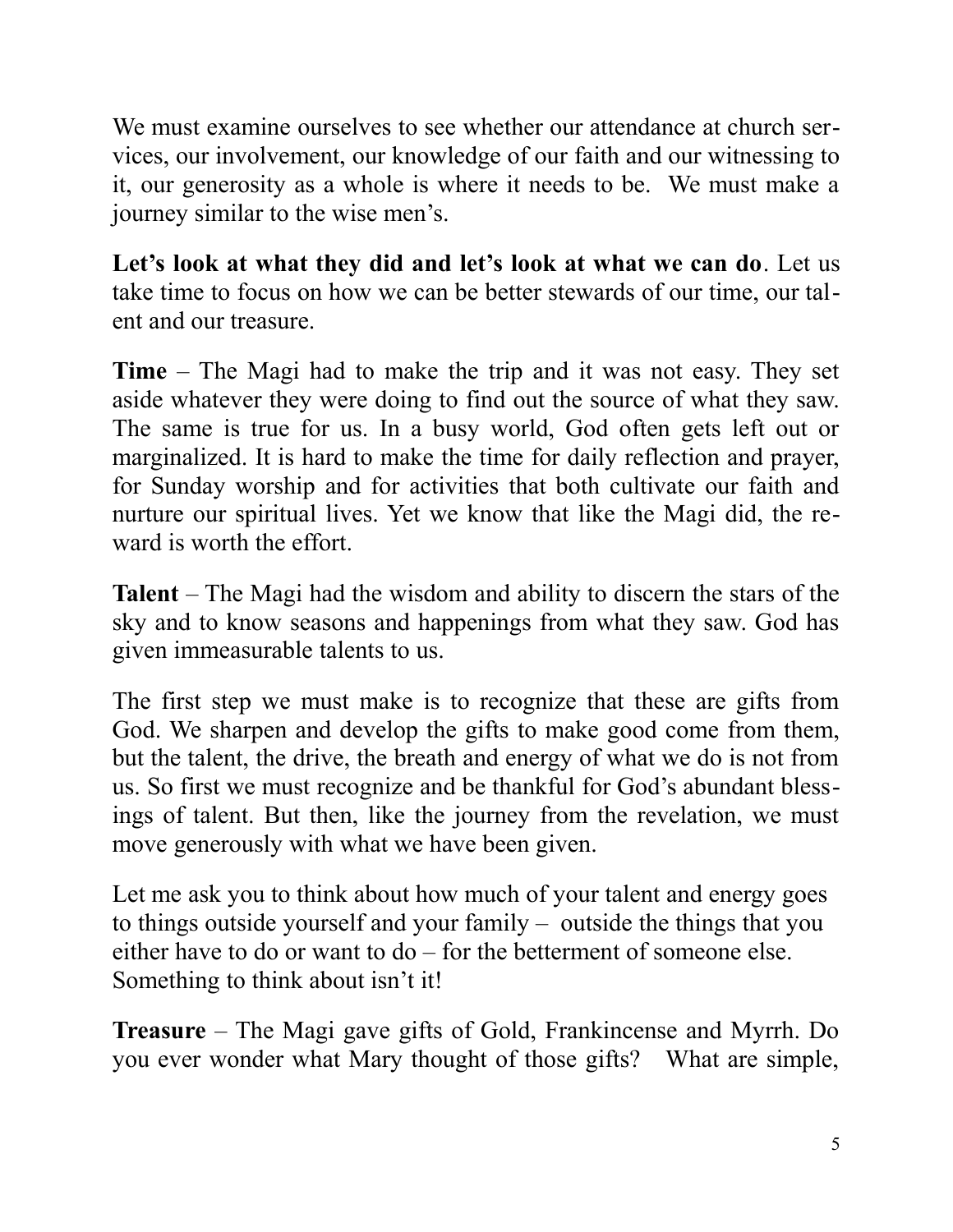poor people going to do with incense? They obviously came prepared for meeting someone important.

The very Son of God is important. His work on earth in the Church is important. When we give, we never lack.

Part of our human nature is to keep to ourselves so as to never have to risk and then never have to lose. But if we do that, although we may not lose, it is also assured that we will not gain!

The Magi left, not knowing where they were going! And yet they found what they were looking for. Why? God led them!

By definition, God cannot lead if we will not move. God is suggesting, beckoning, calling, but until we take a step, God is not leading. If the Magi had been unconvinced about the revelation of God that they saw, they would have remained safe and secure, but they would have remained without Christ.

If we sit unwilling to risk, to learn, to grow and to give, then the same is true. Stewardship requires that we do two things – realize what God is revealing and respond to what God wants us to do.

Paul's imprisonment did not prevent him from using the opportunity to preach the good news to the prison guards.

We too as God's stewards must use every opportunity to live out the gospel wherever we are placed.

#### **God's Presence with us.**

In Psalm 19, David shows that God has spoken to us through God's revelation of God's world. The Psalm begins with "The heavens declare the glory of God" and concludes with verse 6, concerning the revelation of Creator God in the midst of creation. The second part begins in verse 7 and runs through verse 11 which commends God's law**.** The final verses reflect the response of the person of faith in God's commands.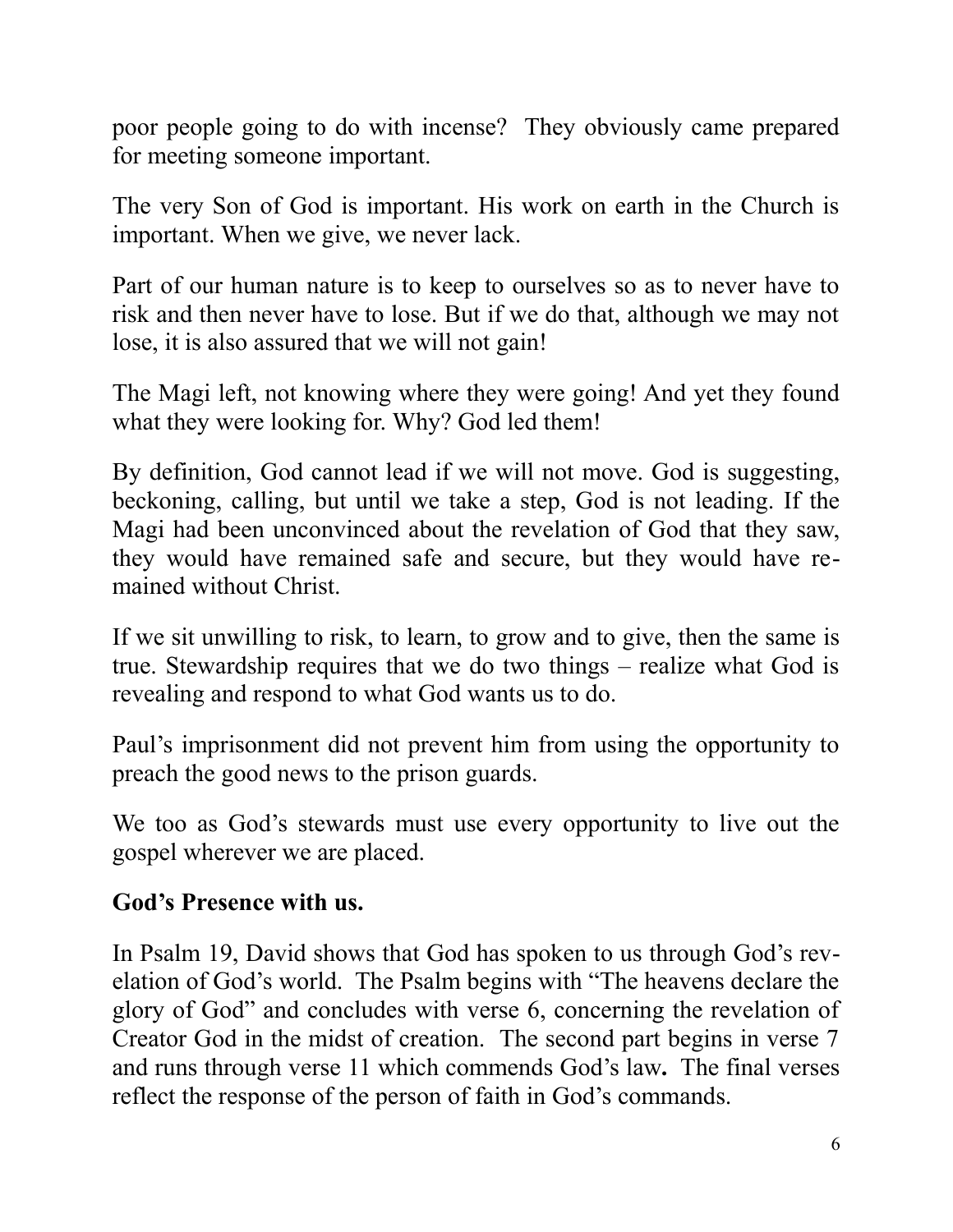In verse 7, the poetry and focus of the psalm begin to change. The focus shifts to the "law of the Lord". The psalmist expresses great joy at being part of a people whom God has blessed with the law and its promises. While the transition seems abrupt, the psalmist understands that just as the sun encompasses all the earth with its radiance and heat, so nothing and no one can hide from God's word through the law, which enlightens all.

As noted by the Psalmist, God's commands revive the soul, bring wisdom, rejoice the heart, and enlighten the eyes. These decrees, precepts, commandments, ordinances not only bring us joy, but our keeping them protects us from our transgressions and ourselves. We glimpse the good life that God has in store if we follow God's commands. The psalmist also issues a warning about the danger of turning our backs to those commands. The laws of the Lord are perfect and have stood the test of time.

The passage invites us to look at our lives and recognize the possibilities of joy more than judgment, healing more than condemnation, creativity more than legalism. The commands of God intend to help us lead good lives, orderly lives, and joy-filled lives. The psalm closes with the prayer that many preachers use to open their sermons – including the one I used today – "Let the words of my mouth and the meditation of my heart be acceptable to you, O Lord, my rock and my redeemer". May it be so.

Let God's creation humble you in God's presence. The Bible is clear that the sinful tendency of human beings is to proudly exalt ourselves to think that we are like God. But the clear truth is that we are not like God. God alone is the almighty creator.

Who of us here or anywhere else can try speaking anything into existence? (I saw on the BBC programme Horizon on Friday night that scientists, using modern technology are working at preventing human beings from dying.) Be that as it may, compared to God we are just a mere breath. This means that we cannot use God for our own ends. God